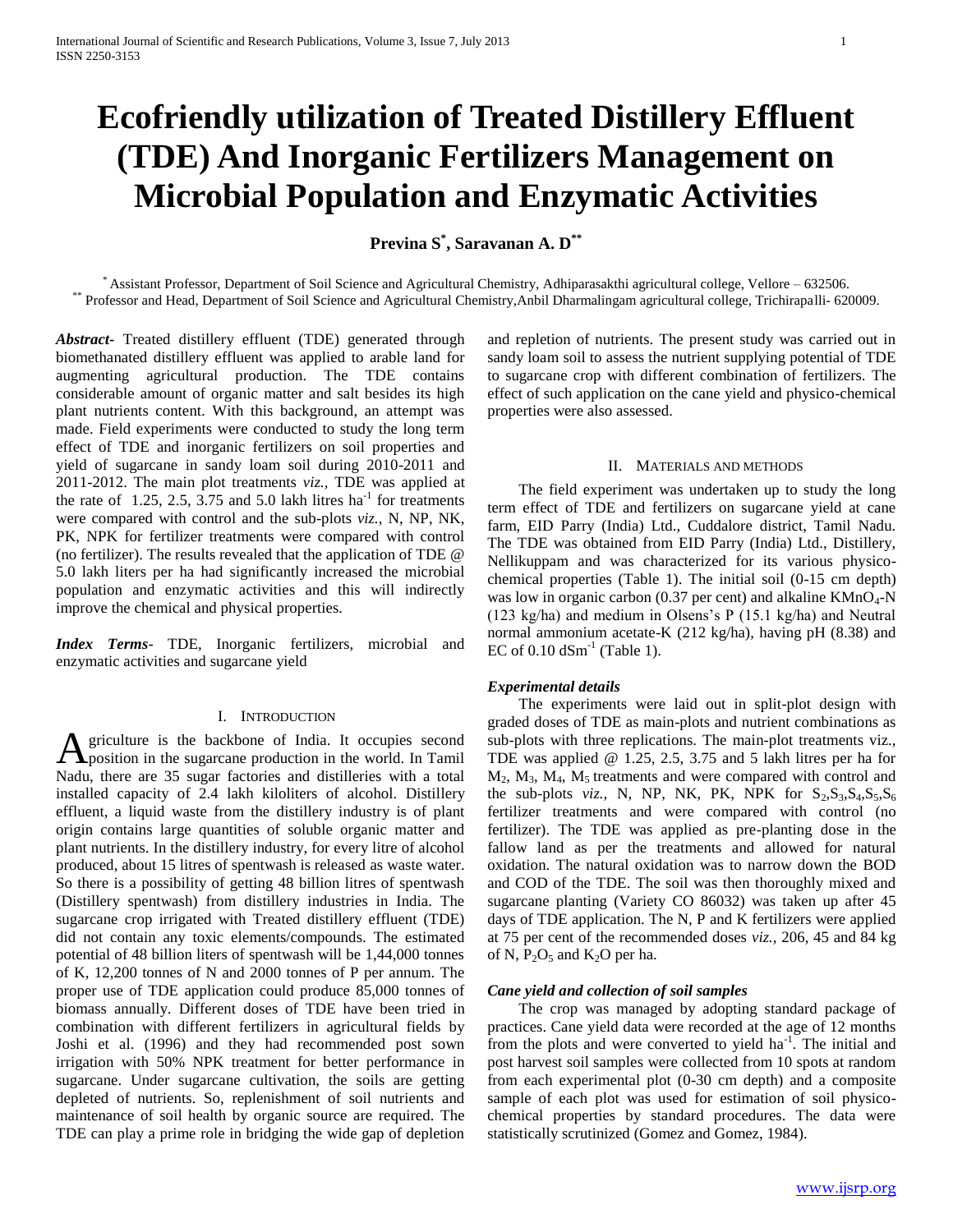## III. RESULTS AND DISCUSSIONS

## **Biological properties Bacteria (Table 3)**

 The bacterial population was changed due to different levels of TDE and fertilizers. It ranged from 53.33 to 74.17 x 10<sup>-6</sup> CFU g<sup>-1</sup> of post harvest soil. The highest population was recorded due to application of 5.0 lakh litres ha<sup>-1</sup> (M<sub>5</sub>) and control (M<sub>1</sub>) recorded the lowest. Among the subplot treatments, the NPK  $(S_6)$  found to be higher than rest of the treatments and this was followed by PK  $(S_5)$ , NK  $(S_4)$ , NP  $(S_3)$  and control  $(S_1)$  and which in turn on a par. The colony count was low in N alone  $(S<sub>2</sub>)$ . Though, the interaction effect of TDE and fertilizer on bacterial population was not significant. However, the graded doses of TDE and NPK  $(S_6)$  fertilizers had recorded the highest population among the rest of the treatments.

### **Fungi (Table 3)**

It varied from 6.27 to 10.85 x  $10^{-3}$  CFU g<sup>-1</sup> of post harvest soil. The application of graded doses of TDE increased the fungal population. The fungal population was highest in the treatment which received 5.0 lakh litres  $ha^{-1}$  ( $M_5$ ) whereas, control  $(M_1)$  recorded the lowest. Among the subplot treatments, NPK  $(S_6)$  found to be highest colony count, followed by NP  $(S_3)$ , PK  $(S_5)$ , NK  $(S_4)$  and N alone  $(S_2)$  which were comparable among themselves but had higher values than control. Though the interaction effect was not significant, the fungal population was found to be enhanced at high levels of TDE application.

#### **Actinomycetes (Table 3)**

 The actinomycetes population of the soil monitored at post harvest stage of sugarcane crop indicated that the application of TDE  $\omega$  5.0 lakh litres ha<sup>-1</sup> (M<sub>5</sub>) increased over control. This was followed by 3.75 (M<sub>4</sub>), 2.5 (M<sub>3</sub>) and 1.25 lakh litres ha<sup>-1</sup> (M<sub>2</sub>) which in turn being on a par and control  $(M_1)$  recorded the lowest. Among the subplot treatments, the application of NP  $(S<sub>3</sub>)$  fertilizers recorded the highest and being comparable with NPK  $(S_6)$  fertilizers. This was followed by PK  $(S_5)$  and NK  $(S_4)$ which had similar effect and control  $(S_1)$  recorded the lowest. The interaction of main X subplot treatments were found to be non-significant.

 The microbial populations were remarkably increased due to application of graded doses of TDE. The per cent increase of 27.63, 57.32 and 48.87 of bacteria, fungi and actinomycetes were observed in the TDE received plots  $\ddot{\text{ }}$  (0 5.0 lakh litres ha<sup>-1</sup> (M<sub>5</sub>) respectively over control  $(M_1)$ . Since, TDE contains high amount of organic matter with high content of dissolved salts of essential plant nutrients, its application improves the soil biological health. The stimulation of higher microbial activity and secretion of microbial polysaccharides due to application of TDE might be the reason for higher microbial population of post harvest soil. This is inline with the findings of Maheswari, 2011.

## **Dehydrogenase (Table 4)**

 The dehydrogenase content was found to vary between 2.67  $\mu$ g TPF g<sup>-1</sup> soil h<sup>-1</sup> (M<sub>1</sub>) in control plot and 6.59  $\mu$ g TPF g<sup>-1</sup> soil  $h^{-1}$  in 5.0 lakh litres  $ha^{-1}$  (M<sub>5</sub>) applied plots at post harvest soil. The main plot treatment had significant effect on dehydrogenase activity. The subplot treatment, NPK received plots found to be high value (4.89  $\mu$ g TPF g<sup>-1</sup> soil h<sup>-1</sup>), followed by NP (S<sub>3</sub>) (4.85

 $\mu$ g TPF g<sup>-1</sup> soil h<sup>-1</sup>), NK (S<sub>4</sub>) (4.82  $\mu$ g TPF g<sup>-1</sup> soil h<sup>-1</sup>), PK (S<sub>5</sub>)  $(4.80 \mu g \text{ TPF } g^{-1} \text{ soil } h^{-1})$ , N alone  $(S_2)$   $(4.74 \mu g \text{ TPF } g^{-1} \text{ soil } h^{-1})$ and control  $(S_1)$  recorded the lowest (4.34 µg TPF  $g^{-1}$  soil h <sup>1</sup>).The interaction effect of TDE and fertilizers application on dehydrogenase activity was significant.

The application of TDE @ 3.75 (M<sub>4</sub>) and 5.0 lakh litres ha<sup>-1</sup>  $(M<sub>5</sub>)$  had similar effect, but superior over the rest of the treatment in increasing the phosphatase activity.The subplot treatments effect on soil phosphatase activity was also significant. Irrespective of doses of TDE application, PK  $(S_5)$  received plots found to be higher and control recorded the lowest (20.06 µg nitrophenol  $g^{-1}$  soil h<sup>-1</sup>) which was followed by 22.60, 22.18, 21.77 and 21.22 µg nitrophenol  $g^{-1}$  soil h<sup>-1</sup> in NPK (S<sub>6</sub>), NP (S<sub>3</sub>), NK  $(S_4)$  and N alone  $(S_2)$  respectively. The interaction effect of TDE and fertilizer application on soil phosphatase activity was significant. The graded doses of TDE and fertilizer plots had increased the phosphatase activity. The control recorded lowest value (8.54 µg nitrophenol g<sup>-1</sup> soil h<sup>-1</sup>) in  $M_1S_1$ .

The urease activity was found to vary between 12.62 µg NH<sub>4</sub>-N g<sup>-1</sup> soil h<sup>-1</sup> in 5.0 lakh litres ha<sup>-1</sup> (M<sub>5</sub>) and 3.50 µg NH<sub>4</sub>-N  $g^{-1}$  soil h<sup>-1</sup> in control (M<sub>1</sub>) at post harvest soil. Irrespective of fertilizer application, the graded doses of TDE had significantly increasing the urease activity. The subplot treatments effect on soil urease activity was also significant. Irrespective of doses of TDE application, the urease activity was higher in NPK  $(S_6)$  and  $NP(S<sub>3</sub>)$ . The graded doses of TDE and fertilizers had increased the urease activity. The interaction effect of TDE and fertilizer application on urease activity was significant.

 Dehydrogenase is considered as important enzymes for oxidative process in the soil. The enzyme activity is important for nutrient cycling and transformation. Application of TDE enhanced the activities of enzymes in the post harvest soils especially at higher levels. Addition of organic matter through TDE which inturn reflected on organic carbon. Increased enzyme activity over periods might be due to increased microbial activity which would have enhanced the organic matter degradation and mineralization. Similar results were also reported by Saliha *et al*. (2005). Application of NPK fertilizer also showed significant positive effect on dehydrogenase activities. Similar increase in soil phosphatase activity with the application of biomethanated distillery effluent was also reported by Kalaiselvi and Mahimairaja (2009).

#### IV. CONCLUSION

 Based on the above discussion, it can be concluded that the application of TDE @ 5.0 lakh liters per ha along with NP fertilizer will be the best suitable combination for getting the highest microbial population and enzymatic activities in sandy loam soil. Besides it will indirectly improve the chemical properties of soil.

#### ACKNOWLEDGEMENTS

 The authors express their sincere thanks to M/s EID Parry (I) Ltd., Nellikuppam for funding this research project.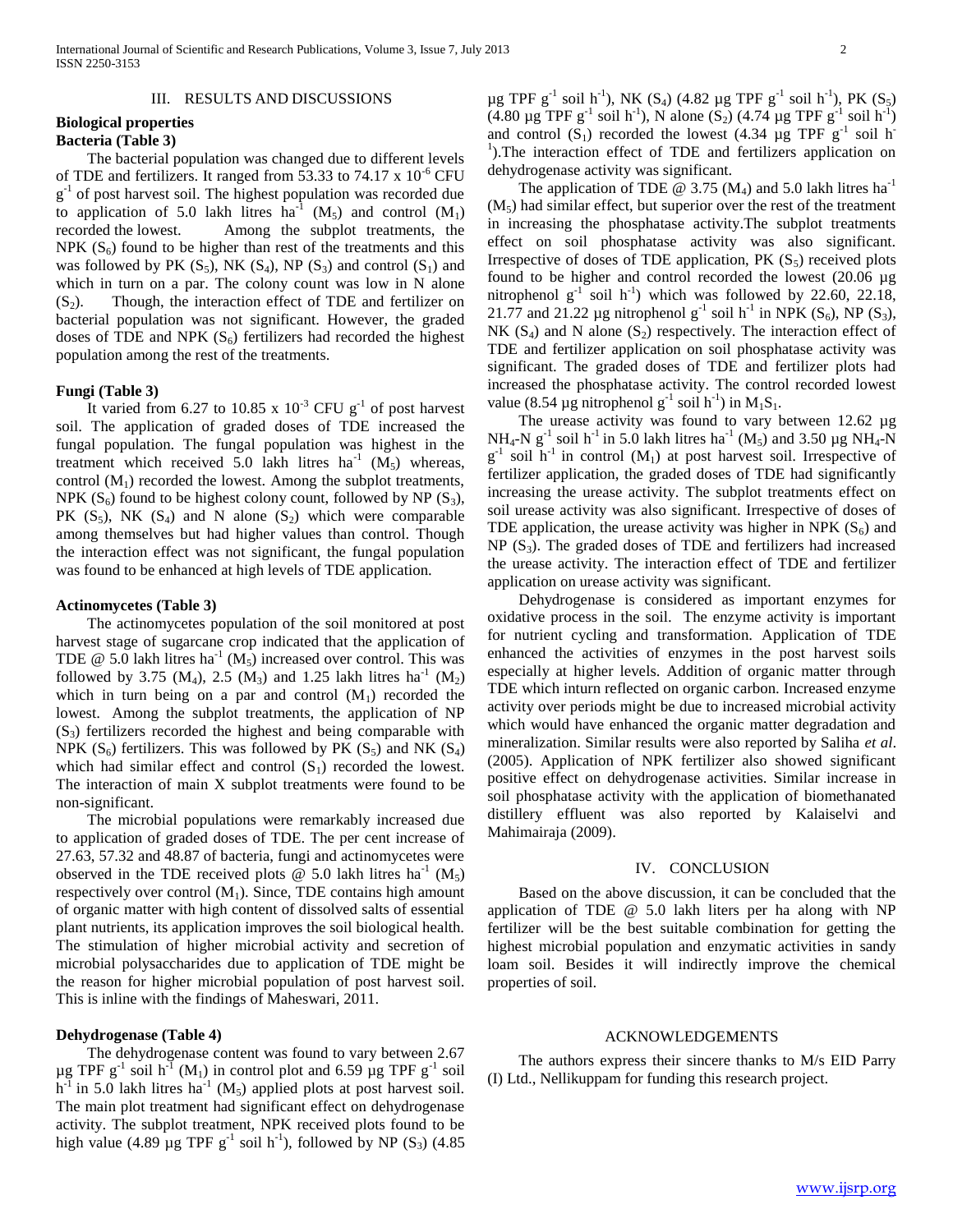#### **REFERENCES**

- [1] Gomez, K.A., and Gomez. A.A.' 1984. Statistical Procedures for Agricultural Research. John Wiley and Sons, New Delhi. p. 680.
- [2] Joshi, H.C., Pathak, H., Choudhary, A., and Kalra, N., 1996. Distillery effluent as a source of plant nutrients. Fert. News, 41: 41-47.
- [3] Kalaiselvi, P., and Mahimairaja, S.. 2010. Effect of spentwash application on nitrogen dynamics in soil. Int. J. Environ. Sci. Dev., 2: 16-28.
- [4] Maheswari, K., 2011. Eco-friendly and effective nitrogen management with treated distillery effluent and its impact on rice yield and soil properties. M. Sc Thesis, Tamil Nadu Agricultural Univ., Coimbatore.
- [5] Saliha, B. B., S. Krishnakumar, A. Saravanan and S.K. Natarajan. 2005. Microbial and enzyme dynamics in distillery spentwash treated soil. Res. J. Agric. Biol. Sci., 1: 166-169.

#### AUTHORS

**First Author** – Previna S, Assistant Professor, Department of Soil Science and Agricultural Chemistry, Adhiparasakthi agricultural college, Vellore – 632506. **Second Author** – Saravanan A. D, Professor and Head, Department of Soil Science and Agricultural Chemistry,Anbil Dharmalingam agricultural college, Trichirapalli- 620009.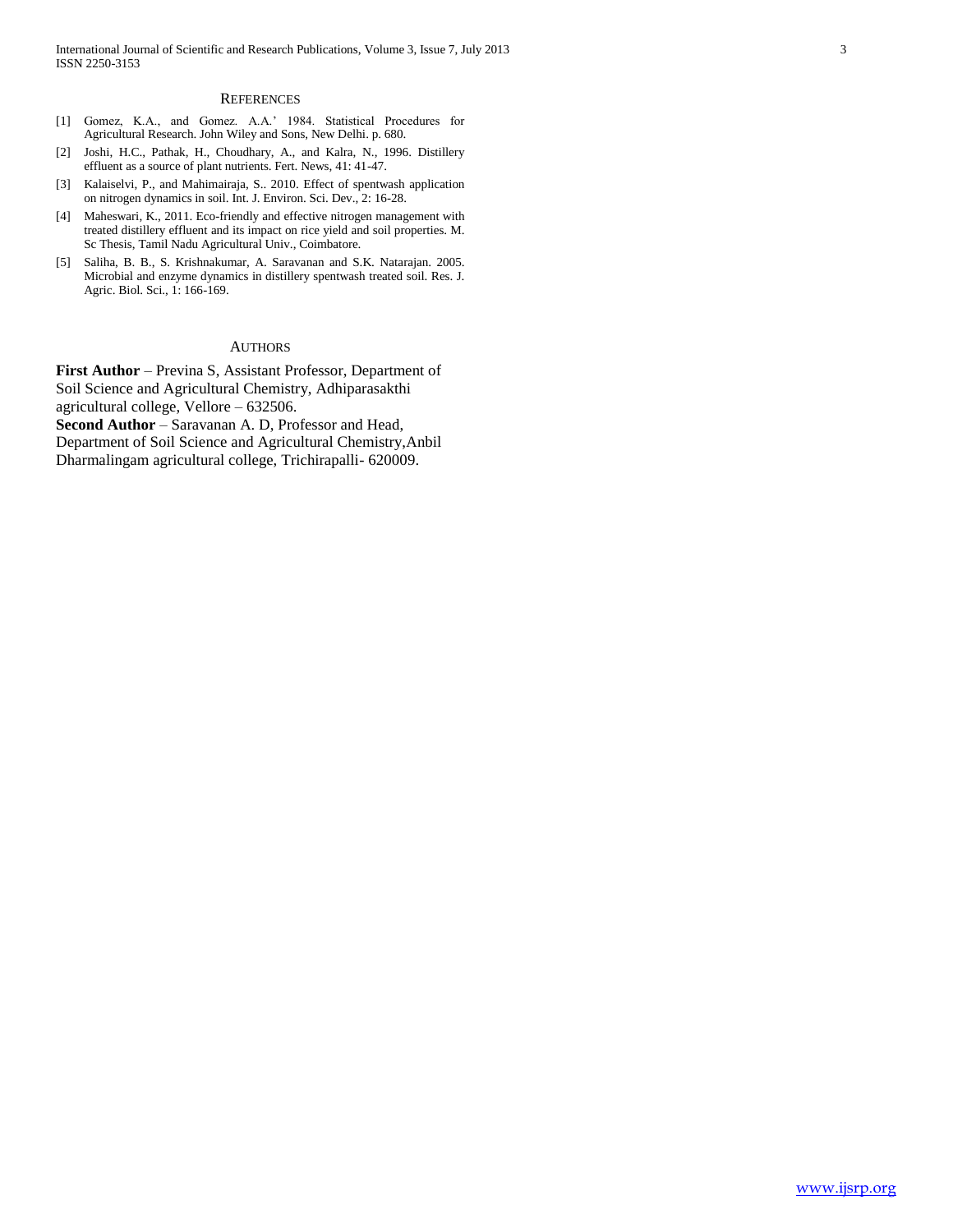| <b>Parameters</b>          | <b>Content</b> | <b>Parameters</b>   | <b>Content</b> |  |  |  |  |
|----------------------------|----------------|---------------------|----------------|--|--|--|--|
| Colour                     | Dark brown     | Nitrogen (ppm)      | 1,350          |  |  |  |  |
| pH                         | 7.3            | Phosphorus (ppm)    | 550            |  |  |  |  |
| $EC$ (dS m <sup>-1</sup> ) | 29.5           | Potassium (ppm)     | 9,500          |  |  |  |  |
| <b>BOD</b>                 | 4,500          | $\text{Zinc (ppm)}$ | 11             |  |  |  |  |
| <b>COD</b>                 | 48,000         | Copper (ppm)        | 65             |  |  |  |  |
| Total solids               | 85,000         | Iron (ppm)          | 4.3            |  |  |  |  |
| Organic carbon (per cent)  | 27.4           | Manganese (ppm)     | 5.4            |  |  |  |  |

**Table 1.Physico-chemical properties and chemical composition of the treated distillery effluent**

# **Table 2. Characteristics of experimental soil**

| $S$ No | <b>Parameter</b>                                       | <b>Values</b>           |
|--------|--------------------------------------------------------|-------------------------|
|        | Soil Series                                            | Vadalapakkam            |
| 2.     | Soil taxonomy                                          | <b>Typic Haplustalf</b> |
| 3.     | Texture                                                | Sandy loam              |
| 4.     | Bulk density (Mg $m^{-3}$ )                            | 1.32                    |
| 5.     | Particle density (Mg $m^{-3}$ )                        | 2.33                    |
| 6.     | Pore space (%)                                         | 30.2                    |
| 7.     | Water holding capacity $(\%)$                          | 36.4                    |
| 8.     | pH                                                     | 8.38                    |
| 9.     | $EC$ (dS m <sup>-1</sup> )                             | 0.10                    |
| 10.    | CEC (cmol $p(+)$ kg <sup>-1</sup>                      | 15.6                    |
| 11.    | Organic carbon (per cent)                              | 0.37                    |
| 12.    | Available N $(kg ha^{-1})$                             | 123                     |
| 13.    | Available P $(kg ha^{-1})$                             | 15.1                    |
| 14.    | Available K $(kg ha^{-1})$                             | 212                     |
| 15.    | Exchangeable Calcium (cmol $(p+)$ kg <sup>-1</sup> )   | 7.40                    |
| 16.    | Exchangeable Magnesium (cmol $(p+)$ kg <sup>-1</sup> ) | 3.50                    |
| 17.    | Exchangeable Sodium (cmol $(p+)$ kg <sup>-1</sup> )    | 1.52                    |
| 18.    | Exchangeable Potassium (cmol $(p+)$ kg <sup>-1</sup> ) | 0.25                    |
| 19.    | ESP(%)                                                 | 12.0                    |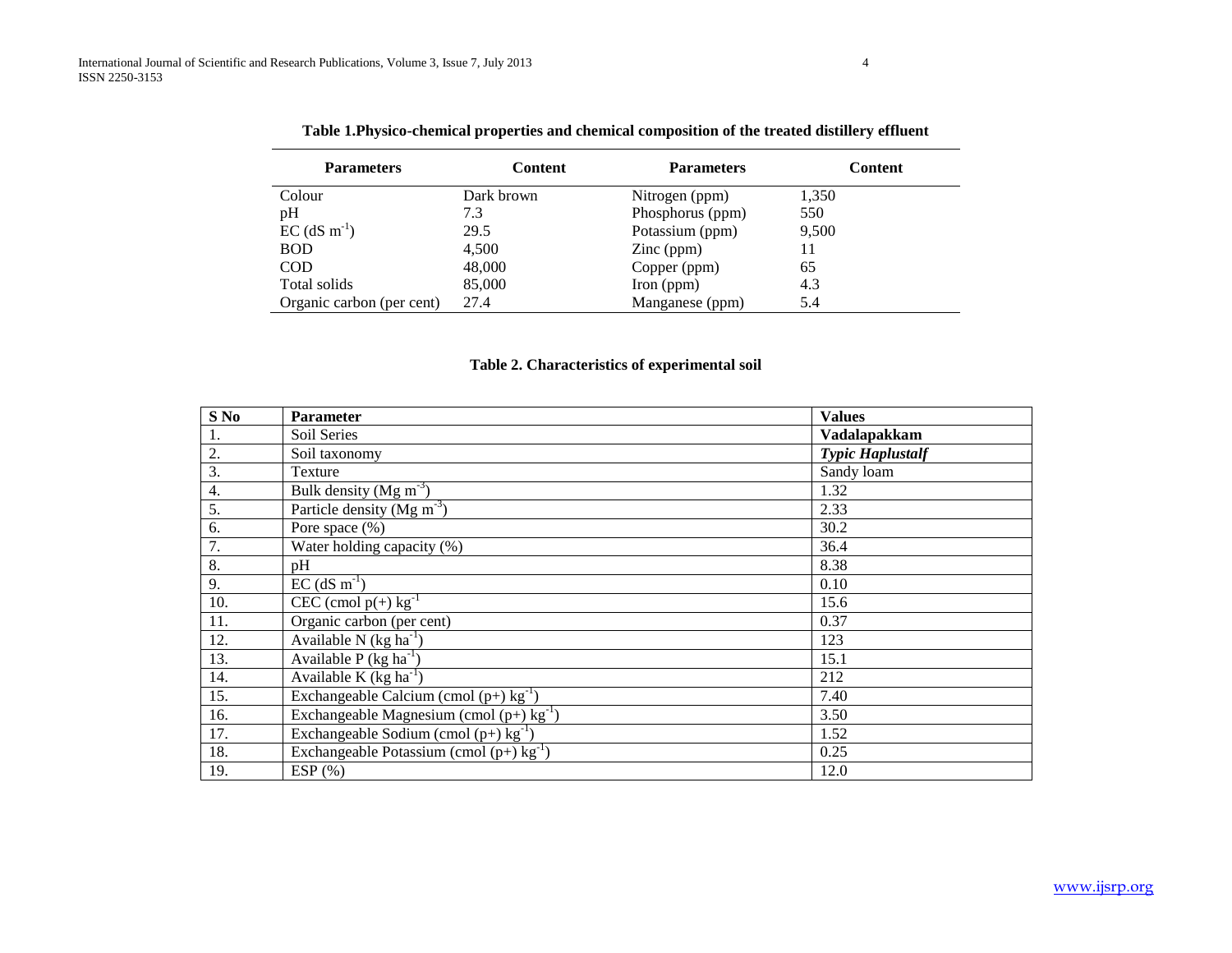| Bacteria $(x10^{-6}$ CFU $g^{-1}$ ) |       |                |           |           |       |                |                | Fungi $(x10^{-3}$ CFU $g^{-1}$ ) |       |                |           |       |                |              |       | Actinomycetes $(x10^{-5} CFU g^{-1})$ |              |                |       |                |              |  |  |
|-------------------------------------|-------|----------------|-----------|-----------|-------|----------------|----------------|----------------------------------|-------|----------------|-----------|-------|----------------|--------------|-------|---------------------------------------|--------------|----------------|-------|----------------|--------------|--|--|
| <b>Treatments</b>                   | $S_1$ | S <sub>2</sub> | $S_3$     | $S_4$     | $S_5$ | S <sub>6</sub> | Mea<br>n       | $S_1$                            | $S_2$ | S <sub>3</sub> | $S_4$     | $S_5$ | S <sub>6</sub> | Mea<br>n     | $S_1$ | S <sub>2</sub>                        | $S_3$        | S <sub>4</sub> | $S_5$ | S <sub>6</sub> | Mean         |  |  |
|                                     | 55.33 | 53.33          | 55.97     | 54.30     | 53.43 | 62.10          |                | 6.27                             | 6.45  | 6.50           | 6.77      | 6.61  | 6.78           |              | 3.82  | 3.98                                  | 4.08         | 3.94           | 3.99  | 4.11           |              |  |  |
| M <sub>2</sub>                      | 59.30 | 59.00          | 61.53     | 60.27     | 62.17 | 60.67          | 55.74<br>60.49 | 8.09                             | 8.08  | 8.46           | 8.01      | 8.18  | 8.34           | 6.56<br>8.19 | 5.06  | 5.33                                  | 5.38         | 5.49           | 5.32  | 5.47           | 3.99<br>5.34 |  |  |
| $M_3$                               | 65.07 | 62.87          | 62.90     | 64.10     | 63.43 | 63.43          |                | 8.48                             | 8.68  | 8.48           | 8.60      | 8.45  | 8.74           |              | 5.34  | 5.48                                  | 5.68         | 5.50           | 5.46  | 5.56           |              |  |  |
| $\mathbf{M}_4$                      | 67.80 | 65.07          | 67.03     | 69.00     | 69.00 | 70.43          | 63.63<br>67.40 | 8.75                             | 8.87  | 9.29           | 8.96      | 9.25  | 9.30           | 8.57<br>9.07 | 5.43  | 5.51                                  | 5.71         | 5.69           | 5.65  | 5.74           | 5.51<br>5.62 |  |  |
| $M_5$                               | 68.40 | 68.83          | 72.27     | 72.30     | 72.30 | 74.17          | 71.14          | 9.89                             | 10.29 | 10.35          | 10.30     | 10.25 | 10.85          | 10.32        | 5.69  | 5.66                                  | 6.43         | 5.63           | 5.93  | 6.29           | 5.94         |  |  |
| Mean                                | 63.18 | 61.82          | 63.94     | 64.07     | 64.07 | 66.16          |                | 8.30                             | 8.47  | 8.62           | 8.53      | 8.55  | 8.80           |              | 5.07  | 5.19                                  | 5.46         | 5.25           | 5.27  | 5.44           |              |  |  |
|                                     | M     | S              | M x<br>S  | S x M     |       |                |                | М                                | S.    | $M \times S$   | S x M     |       |                |              | M     | S                                     | $M \times S$ | $S \times M$   |       |                |              |  |  |
| SE <sub>d</sub>                     | 0.85  | 1.06           | 2.33      | 2.38      |       |                |                | 0.11                             | 0.10  | 0.23           | 0.23      |       |                |              | 0.05  | 0.09                                  | 0.20         | 0.21           | 0.05  |                |              |  |  |
| CD(0.05)                            | 1.97  | 2.14           | <b>NS</b> | <b>NS</b> |       |                |                | 0.26                             | 0.20  | $_{\rm NS}$    | <b>NS</b> |       |                |              | 0.12  | 0.19                                  | <b>NS</b>    | <b>NS</b>      | 0.12  |                |              |  |  |

# **Table 3. Effect of TDE and fertilizers on microbial population of post harvest soil (pooled data of 2 crop cycles)**

M1-control, M2- 1.25, M3- 2.5, M4-3.75, M- 5.0 lakh liters per ha (TDE)

S1- control, S2- N, S3- NP, S4-NK, S5-PK and S6-NPK